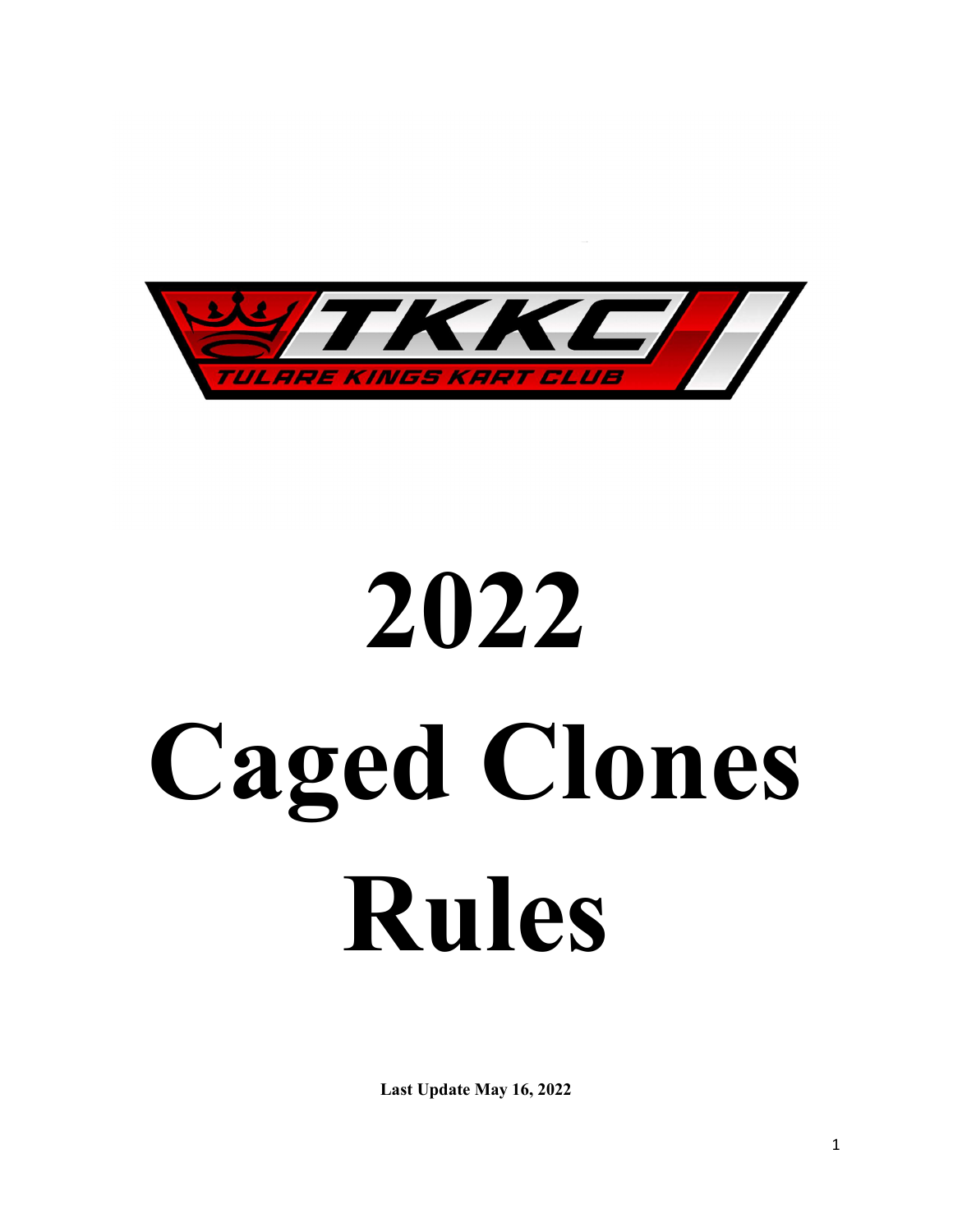# RULES & INTENT

The intent of this engine package is to provide a low-cost power source to attract new or budget minded go kart drivers.

# ENGINE RULES

1.1 Approved Engines

OHV engines generally referred to as Clones with a maximum displacement of 212 cc's. Current legal engines include, but not limited to: the Lifan, Grey Hound, Harbor Freight Blue, Yellow, Jaing Dong, Yamakoyo, Blue Max, Ducar, Dupor & Predator. PREDATOR HEMI MOTORS ARE NOT ALLOWED!

## 1.2 Engine Components

Must be original OEM clone components unless otherwise specified. Removal of unnecessary OEM items such as exhaust system, air cleaner, fuel tank, governor, low oil sensor, etc. is permitted. Welding or epoxy repair permitted to the block, head and side cover provided they don't enhance performance.

## 1.3 Exhaust System

Non-tech except header must be round and the end may be expanded to accommodate a muffler/silencer. If no muffler is used a safety ring must be present on the exhaust tip to prevent injury in case of accident.

## 1.4 Carburetor

Huayi/Ruxing type carb only. Choke assembly must be in place and functional. Venturi .615" max diameter, must be round, checked with go/nogo gauge. Jetting is open. Filter adapter and filter are open. Any pulse type fuel pump permitted and can be pulsed from the crankcase, side cover or valve cover. Carburetor dimensions to be checked with go/nogo gauge. Plastic carburetor isolator must be unmodified and installed in it's original location.

## 1.5 Fuel Tank

Non-tech. It is recommended that for safety reasons a remote/floor mounted tank may be used. Tank must be securely fastened.

## 1.6 Fuel

No methanol, E-85, fuel enhancers or additives of any type. No blending or mixing of fuels.

## 1.7 Connecting Rods

OEM cast rod or billet stock rod replacement ok. No modifications allowed. Standard OEM item with stock stroke length (plus or minus .005"). No alterations permitted.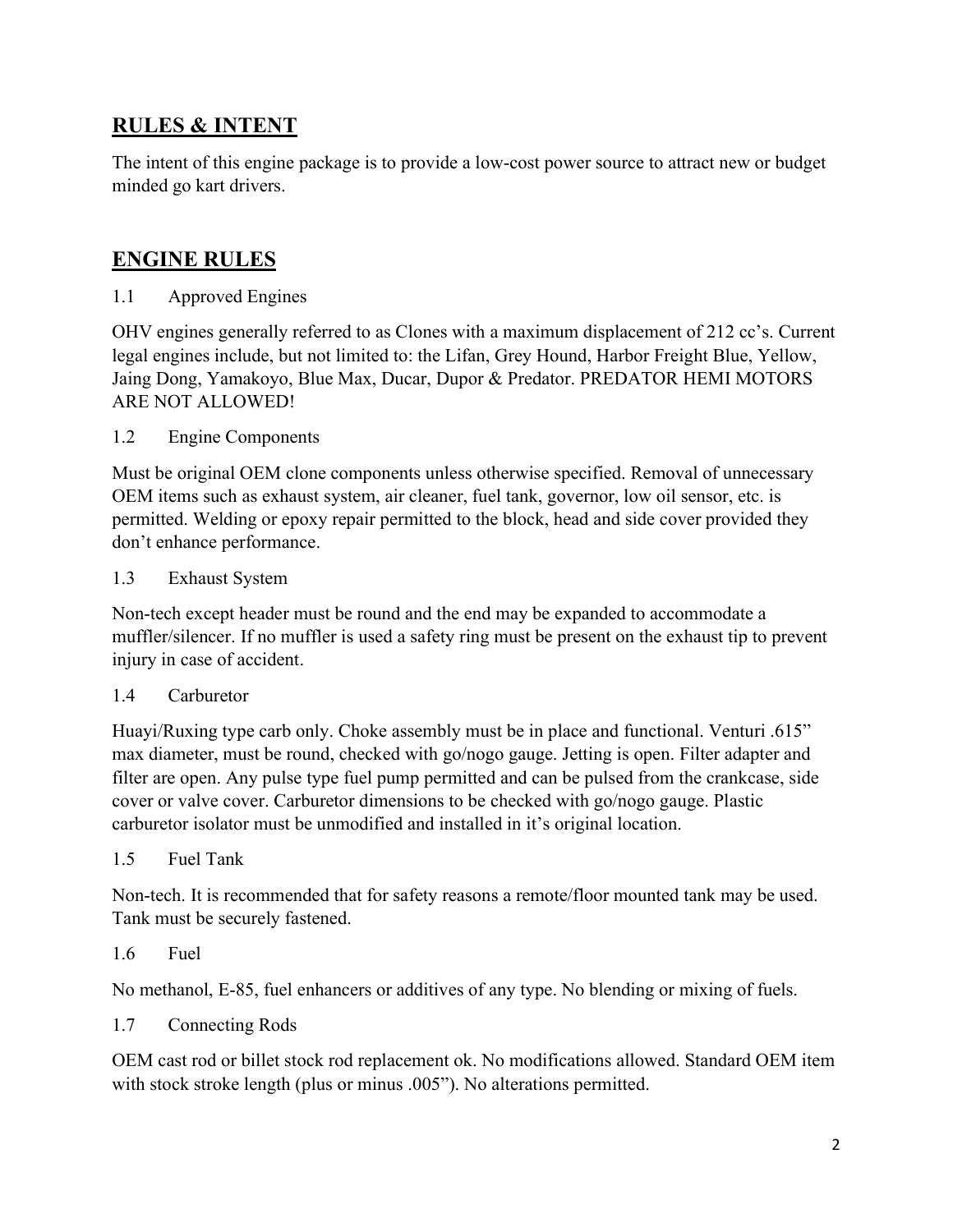## 1.8 Pistons

OEM std bore only. Three ring design and all rings to be intact and functional.

1.9 Flywheel and Ignition Coil

Must use stock clone ignition coil, plug wire and resistor spark plug boot. Spark plug is open. Flywheel must be from approved list, 3.3 pound minimum weight and no flywheel modifications allowed.

## 1.10 Approved Flywheel List

OEM Cast Iron ARC: 6619, 6625, 6626 RaceSeng: RSP13075, RSP13077 King: Billet Steel, Billet Aluminum Slipstream Dyno: PVL aluminum flywheel type heads.

## 1.11 Cylinder Head

OEM heads only with no port modifications allowed. Head gasket required, but type and thickness are open. Traditional style heads only. No Hemi type heads allowed!

## 1.12 Valve Train

OEM push rods, push rod guide plates, retainers, springs, keepers, rocker arms and adjusters only. OEM valves with 45 seat angle only and no lightening or polishing. Stock 1:1 ratio OEM rocker arms only. OEM valve springs only with a maximum spring diameter of .798" (wire diameter .073" max) and a maximum tension of 10.8 pounds at .850" compressed height. Installed height of spring is .815" minimum with any spacers or seals.

## 1.13 Camshaft

Stock appearing camshaft cores only with the ez-spin assembly un-altered and in stock condition. Max intake lift is .240". Max exhaust lift is .245". Readings are taken with a dial indicator on the valve spring retainer with zero lash.

1.14 Fasteners & Gaskets

Non-tech but must retain their original factory size. Heli-coils, studs, etc. allowed for repair purposes.

## 1.15 Crankcase Breather

Crankcase breathers are to be routed internally through the valve cover as originally intended in OEM configuration. NO additional breathers allowed.

# 1.15 Starter

Stock pull starter must be in place and functional.

## 1.16 Clutch

Any engine mounted shoe/drum clutch. No axle clutches. No disc type clutches.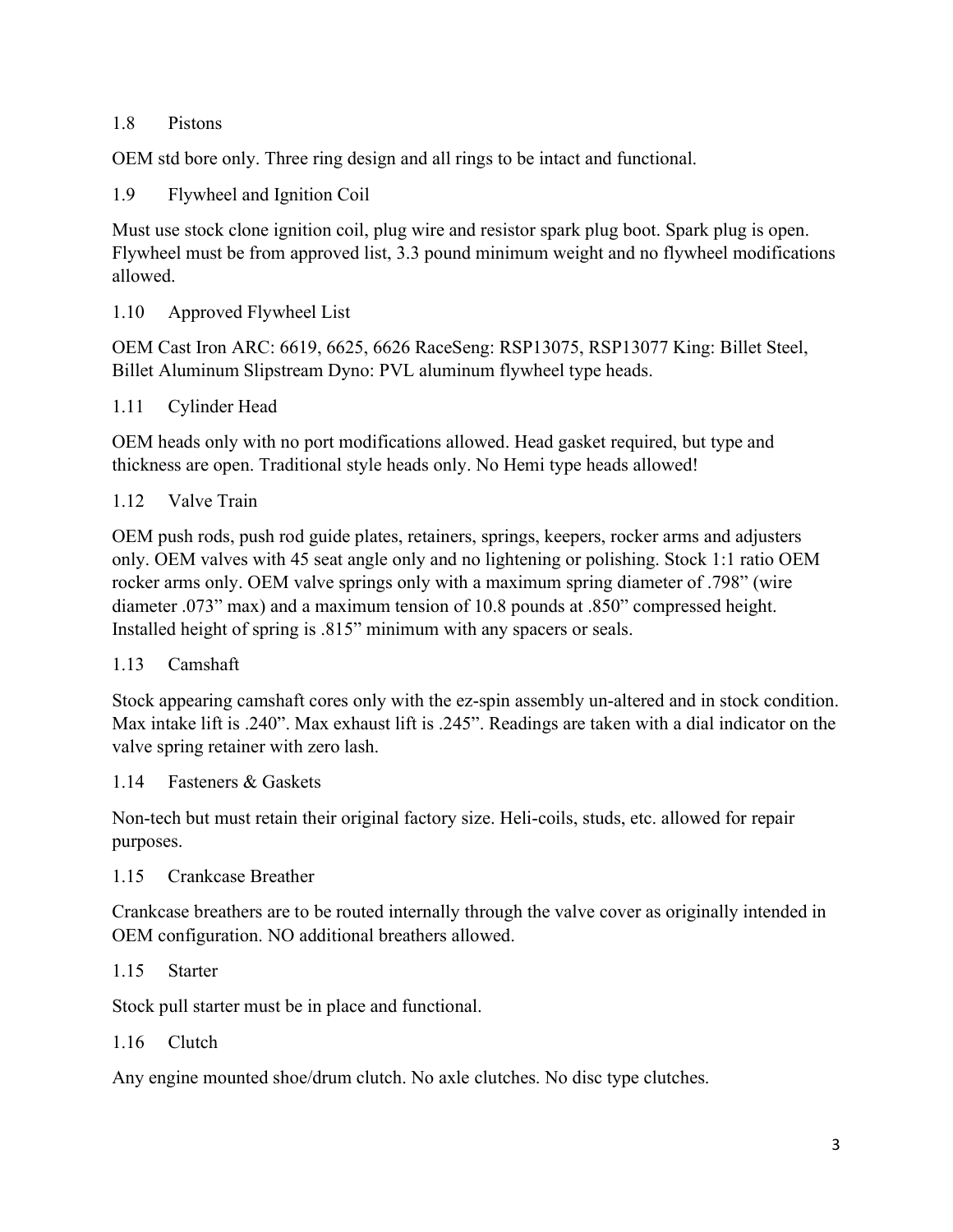# GENERAL KART & BODYWORK SPECIFICATIONS

# 2.1 Wheels & Tires

Any 5" or 6" diameter kart type wheel. Tires must be treaded design and unaltered. Any brand of tire is allowed. Tire softeners, grinding or siping/grooving is not allowed. See section 2.2 weight for tire durometer rules.

# 2.2 Weight

Kart and driver minimum weight is 385 pounds AND the RR tire must read minimum 50 with track tire durometer or 425 pounds with kart and driver and an open RR tire. Top 3 drivers must go to scales after A main event or will be DISQUALIFIED and will forfeit any money or points for that night. All weights added to the karts must be securely fastened to the kart with a minimum 5/16 inch diameter bolt. If weight is attached to the seat large area "fender" washers must be used. Kart weight must be displayed on the engine shroud or top plate to aide track officials at the scales.

# 2.3 Bodywork

All bodywork components must be constructed of high strength plastic, fiberglass or advanced composites. No metallic materials to be used for tail pieces or nosecones. Body work must not obstruct the drivers forward or peripheral view. No panels or bodywork may cover the drivers head. All karts must have body work or bumpers that protects the leading edge of the front tires from contact with another kart. Side panels may be constructed of aluminum, high strength plastic, fiberglass or advanced composites. Side panels are recommended to be no more than 400 square inches. If a side panel is used on the motor side of the kart that side panel shall require NO tools to remove panel.

2.4 Bumpers and Nerf Bars

All karts must have front bumpers that adequately protect the drivers feet. Karts must have nerf bars that adequately protect the kart from side impact and will prevent karts from "hooking" wheels. "Speedway" style rear bumpers are required and must extend to at least the centerline of the rear tires.

# TECH PROCEDURES

# 3.1 Procedure

At any time after the main event the top 3 karts will proceed to the designated tech area. At this point the kart will be considered "impounded." Karts will be inspected in their finishing order. Drivers and/or crew will be required to assist with removal of parts, drain their oil and help to facilitate the technical inspection on their kart.

# 3.2 Tech Items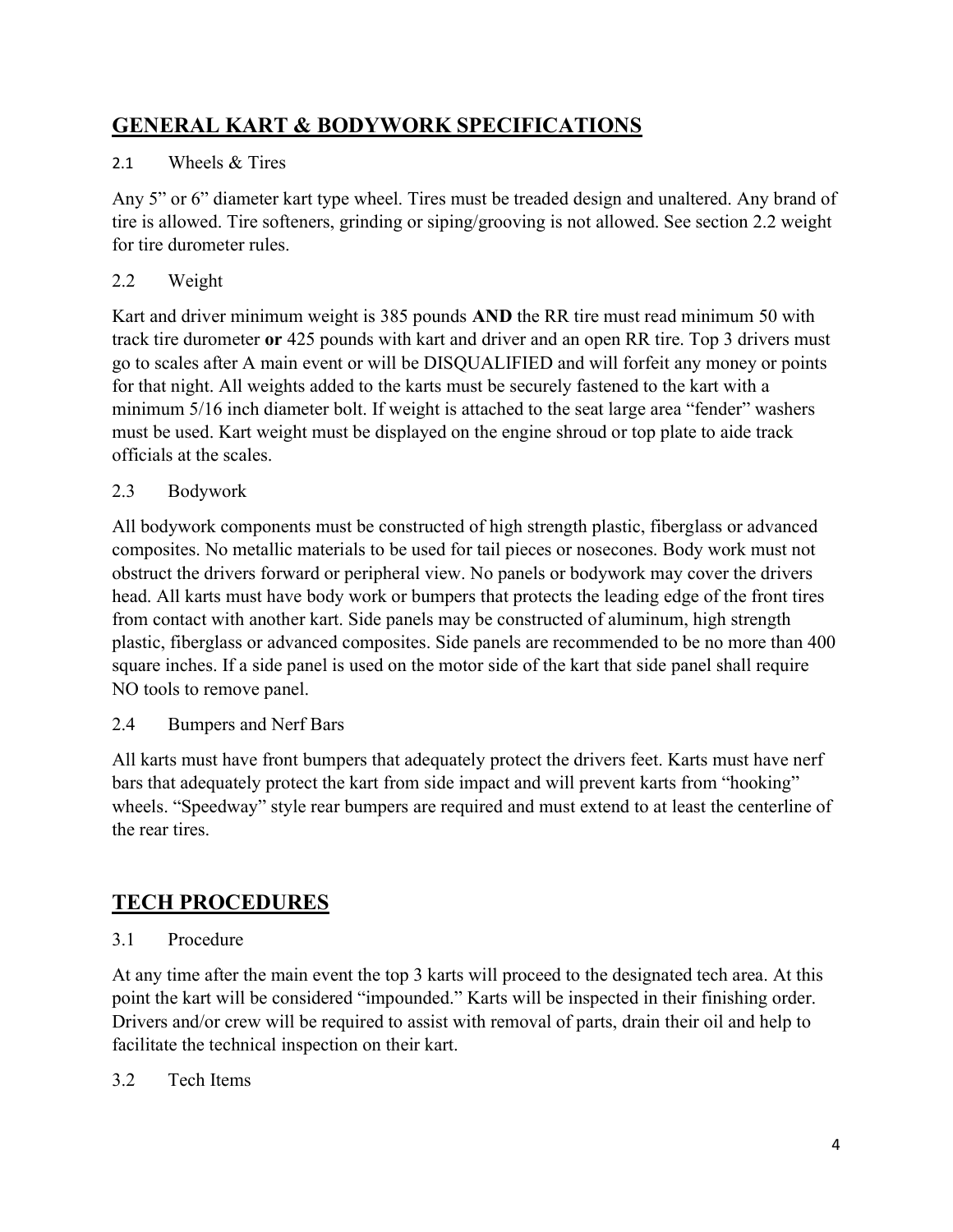Tech items will include but are not limited to:

Carburetor/Intake: This will include checking the maximum venture size via go/nogo gauge, checking the isolator, restrictor plate (if present) and for porting of the intake.

Tire Durometer: RR tire must read a minimum of 50 on the house durometer after scaling of kart and driver and they weight a minimum of 385. There is an open RR tire rule if driver and kart weight a minimum of 425.

Max Camshaft Lift: Will be measured at the valve spring retainer with the rocker arm set at zero lash.

Clutch: Check for drum/shoe type clutch.

Exhaust Port: Check for porting of cylinder head on the exhaust side.

Valve Springs: This will include wire diameter and coil spacing checks to ensure 10.8 BS springs are in place.

Valve Spring Installed Height: Check installed height with .815" 4 flywheel from approved list.

Cast Rod: Internal scope check for stock cast rod.

# CLAIMING

## 4.1 Claim Engine

In order to be eligible to claim an engine you must be on the lead lap. Only the top 3 in the A main can be claimed. Only drivers that have entered in an event at TKKC previous to the claim and are point earning members at TKKC during that calendar year are eligible to claim an engine. Claim is \$400.00 or swap engines with the driver making the claim. The racer being claimed decides whether to take the money or swap engines. Long block only and does not include the following: clutch, motor mount, top plate, chain guard, air filter, air filter adapter and hardware, throttle linkage, fuel pump or header. Engine condition and legality are the responsibility of the driver(s) receiving engines during a claim. Once the claim is initiated with payment and announcement of intention, it may not be reversed. If you wish to claim the engine of another competitor you must pull into tech after the main event and present your intention and \$400.00 to a TKKC official. (Money must be present on driver) Following the announcement both karts involved in the claim will be turned off and pushed to a neutral area determined by a TKKC official. Drivers and pit crew will not be allowed to handle their karts until instructed to do so by a speedway official. Both teams will be allowed to have an observer present during engine removal. Any attempt to sabotage an engine during a claim will result in the driver of the offending team being suspended from competition and/or a \$500 penalty paid to TKKC. The race director will notify of any fine and/or suspension and when the driver may return. Any driver who refuses a claim will lose all points and money for that night as well as any accumulated points for the season and/or be suspended from racing at TKKC indefinitely. All